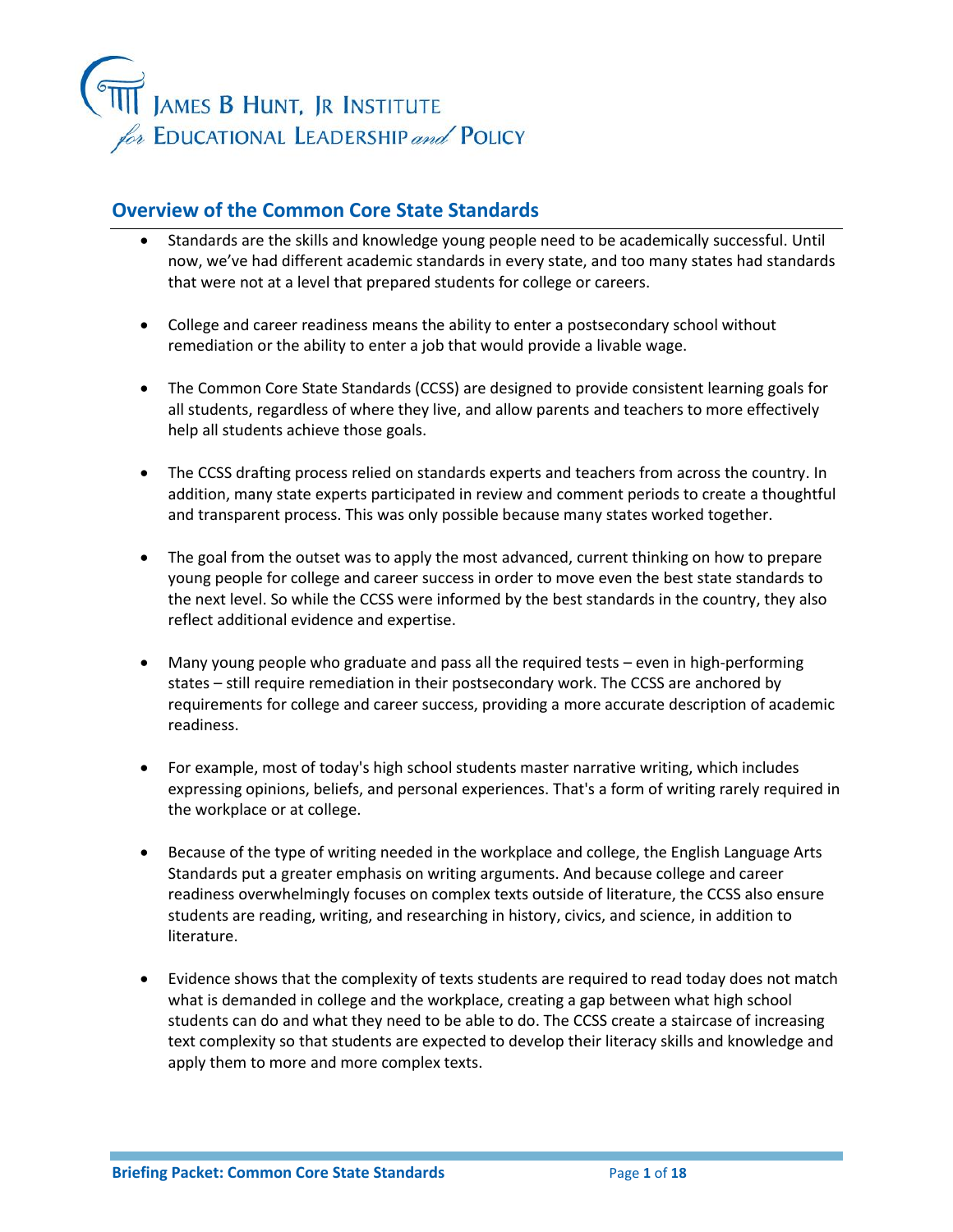

- The high school CCSS set a *rigorous definition of college and career readiness*, not by piling topic upon topic, but by demanding that students develop a depth of understanding and ability to apply mathematics to novel situations, as college students and employees regularly do.
- In mathematics, the teaching practices of high-performing countries and the National Research Council's Early Math Panel report indicate that it is important to focus on arithmetic in early grades – in part, because it takes time to master.
- The Mathematics Standards require a level of mastery in mathematics unlike any current system of standards. For example, nine laws of arithmetic underlie algebra. Previous state standards did not even describe these laws, but the CCSS use the laws as building blocks, laying the foundation that students will need to successfully master algebra.
- In addition, the CCSS commit to teaching mathematics in a real world context presenting examples that apply the approach/reasoning to problems that aren't presented as math problems.
- The CCSS address a problem identified by the National Mathematics Panel and international benchmarking studies: today's math textbooks are overloaded, fragmented, sometimes incoherent, and lack effective presentation of concepts.
- In the CCSS, the mathematical progressions are careful and coherent making it easier to develop better textbooks. Textbooks in high-performing school systems such as the city-state of Singapore are not only more focused than U.S. textbooks, they also present the concepts that underlie the skills.
- The best understanding of what works in education comes from the ground up. That's why the CCSS were developed by the states – not the federal government – and they incorporate the best and highest of current state standards.
- The best understanding of what works in the classroom comes from the teachers who lead them. That's why the CCSS will establish *what* students need to learn, but they will not dictate how teachers should teach. Instead, schools and teachers will decide how best to help students reach the CCSS*.*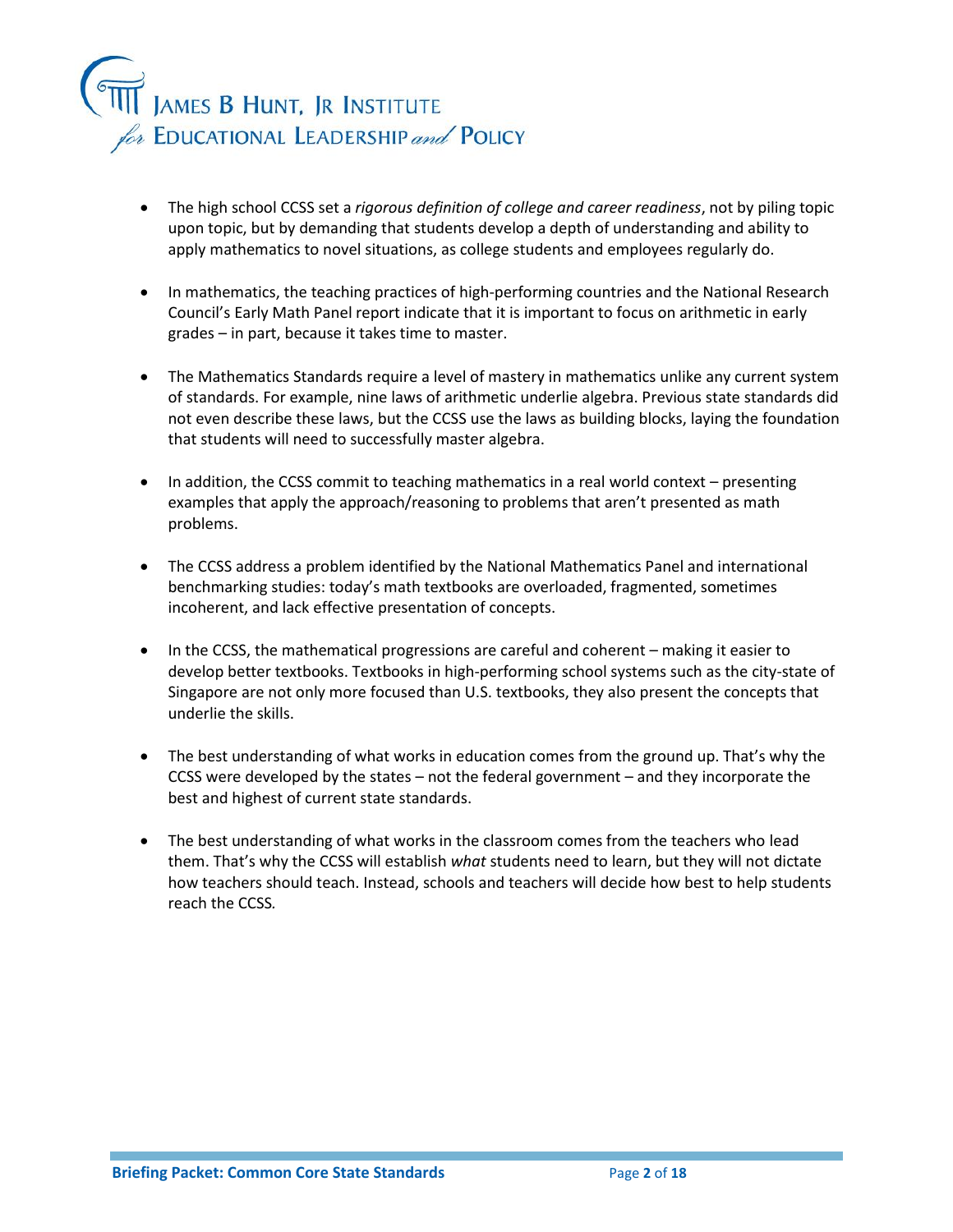

### **Myths and Facts: Process, Content, and Adoption**

**Myth:** The Common Core State Standards (CCSS) only include skills and do not address the importance of content knowledge.

Fact: The CCSS recognize that both content knowledge and skills are important.

In English Language Arts, the CCSS require certain critical content for all students, including, *but not limited to*: classic myths and stories from around the world, America's founding documents, foundational American literature, and Shakespeare. Appropriately, the remaining crucial decisions about what content should be taught are left to state and local determination. In addition to content coverage, the CCSS require that students systematically acquire knowledge in literature and other disciplines through reading, writing, speaking, and listening.

In math, the CCSS lay a solid foundation in whole numbers, addition, subtraction, multiplication, division, fractions, and decimals in the elementary grades. Taken together, these elements support a student's ability to learn and apply more demanding math concepts and procedures. The middle school and high school CCSS call on students to apply mathematical ways of thinking to real world issues and challenges; they prepare students to think and reason mathematically. The CCSS set a rigorous definition of college and career readiness, not by piling topic upon topic, but by demanding that students develop a depth of understanding and ability to apply mathematics to novel situations, as college students and employees regularly do.

**Myth**: No teachers were involved in writing the Common Core State Standards (CCSS). **Fact**: The CCSS drafting process relied on teachers and standards experts from across the country. From working group meetings to individual review, teachers played a critical role in the development of the CCSS.

**Myth:** The Common Core State Standards (CCSS) are not research- or evidence-based, nor are they internationally benchmarked.

**Fact:** The CCSS are based on a large body of evidence, including scholarly research, surveys on what skills are required of students entering college and workforce training programs, assessment data identifying collegeand career-ready performance, and comparisons to standards from high-performing states and nations. The CCSS are supported by appendices that provide extensive information on the research supporting key elements and are intended to help educators better understand the content and deliver instruction closely aligned to the CCSS.

In English Language Arts, the CCSS build on the firm foundation of the NAEP frameworks in Reading and Writing, which draw on extensive scholarly research and evidence.<sup>1</sup>

In math, the CCSS draw on conclusions from TIMSS and other studies of high-performing countries that the traditional U.S. mathematics curriculum must become substantially more coherent and focused in

 $\overline{a}$ 

<sup>1</sup> Common Core State Standards Initiative. (2010). *Common Core State Standards English Language Arts Appendix A*. Available online at [http://www.corestandards.org/assets/Appendix\\_A.pdf.](http://www.corestandards.org/assets/Appendix_A.pdf)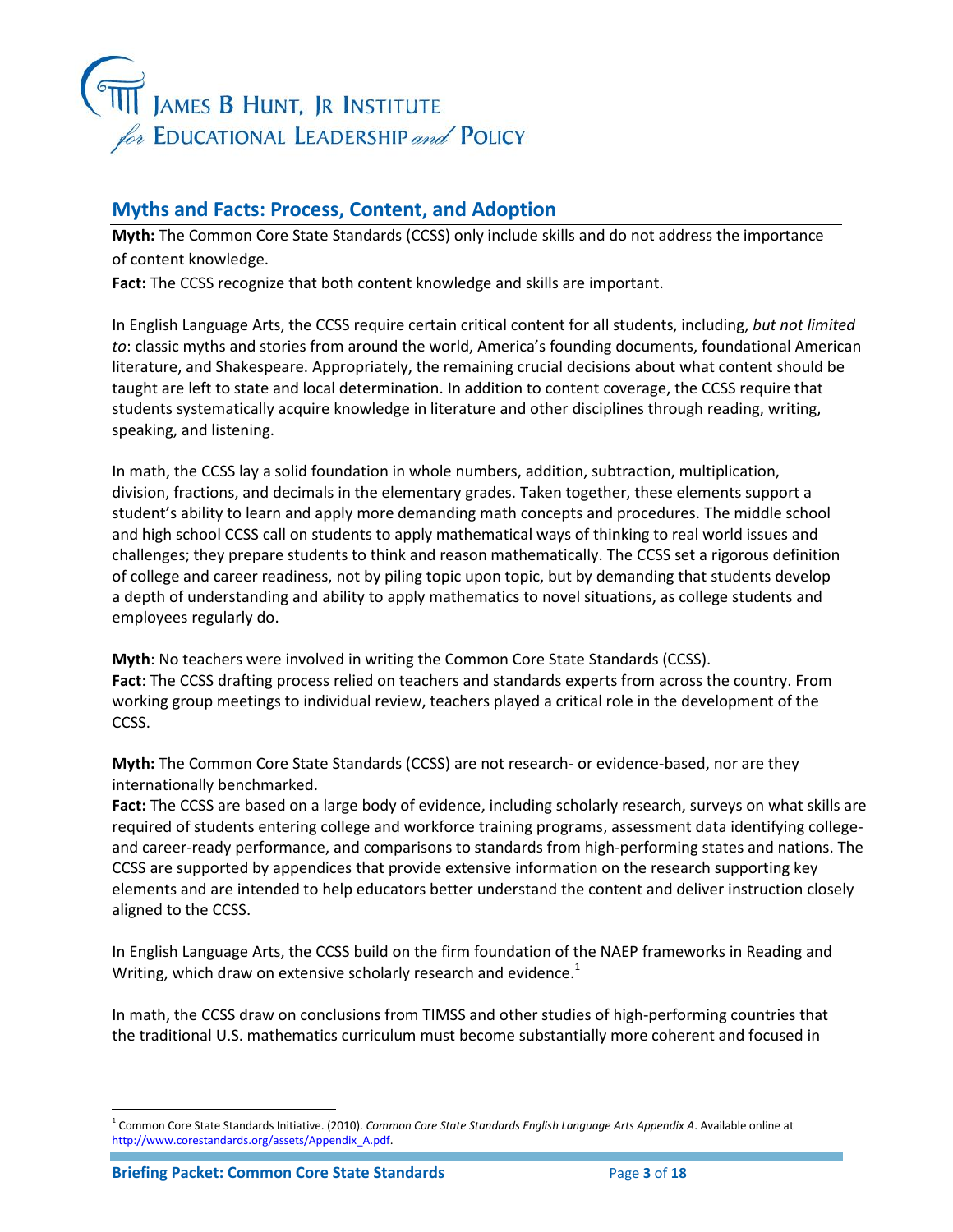# ,<br>James B Hunt, Jr Institute for EDUCATIONAL LEADERSHIP and POLICY

order to improve student achievement, addressing the problem of a curriculum that is "a mile wide and an inch deep."<sup>2</sup>

**Myth:** The Common Core State Standards (CCSS) were developed behind closed doors with no public input.

**Fact:** The state membership organizations coordinating the development of the CCSS – the Council of the Chief State School Officers and the National Governors Association Center for Best Practices – conducted a robust public comment period that yielded more than 10,000 comments. A summary of the public feedback can be found at CoreStandards.org.

**Myth:** The U.S. Department of Education developed the Common Core State Standards (CCSS) behind closed doors with no public input.

**Fact:** The U.S. Department of Education was *not* involved in the development of the CCSS*.* Instead, the state membership organizations coordinating the development of the CCSS – the Council of the Chief State School Officers and the National Governors Association Center for Best Practices – led the Standards development and writing process, which included the release of several drafts of the Standards, as well as multiple rounds of feedback from states, educators, and the public.

**Myth:** The Common Core State Standards (CCSS) were produced with stimulus funds from the federal government.

**Fact:** The CCSS were not funded by the federal government. It was a process approved, designed, and financed by governors and state superintendents from 48 states. Adoption of the CCSS is completely voluntary; to date, more than 40 states have signed on to implement the CCSS.

**Myth:** The Obama Administration and the U.S. Department of Education pressured states to adopt the Common Core State Standards (CCSS).

**Fact:** The CCSS Initiative is a state-led effort. Recognizing the strength of having high standards for all students, the federal government only required that states demonstrate that they had adopted collegeand career-ready standards for all students. Race to the Top does not name the CCSS or any other specific standards.

**Myth:** The Common Core State Standards (CCSS) tell teachers how to teach.

**Fact**: The best understanding of what works in the classroom comes from the teachers who lead them. That's why the CCSS establish *what* students need to learn, but do not dictate *how* teachers should teach. Instead, schools and teachers will decide how best to help students master the knowledge and skills delineated in the CCSS. Research including the 2010 Scholastic report "Primary Sources" shows that a majority of teachers believe that common standards will have a positive impact on student achievement.<sup>3</sup>

l 2 Common Core State Standards Initiative. (2010). *Common Core State Standards Mathematics Appendix A*.

http://www.corestandards.org/assets/CCSSI\_Mathematics\_Appendix\_A.pdf.<br><sup>3</sup> Scholastic. (2010). *Primary Sources: America's Teachers on America's Schools.* Available online at http://www.scholastic.com/primarysources/pdfs/Scholastic\_Gates\_0310.pdf.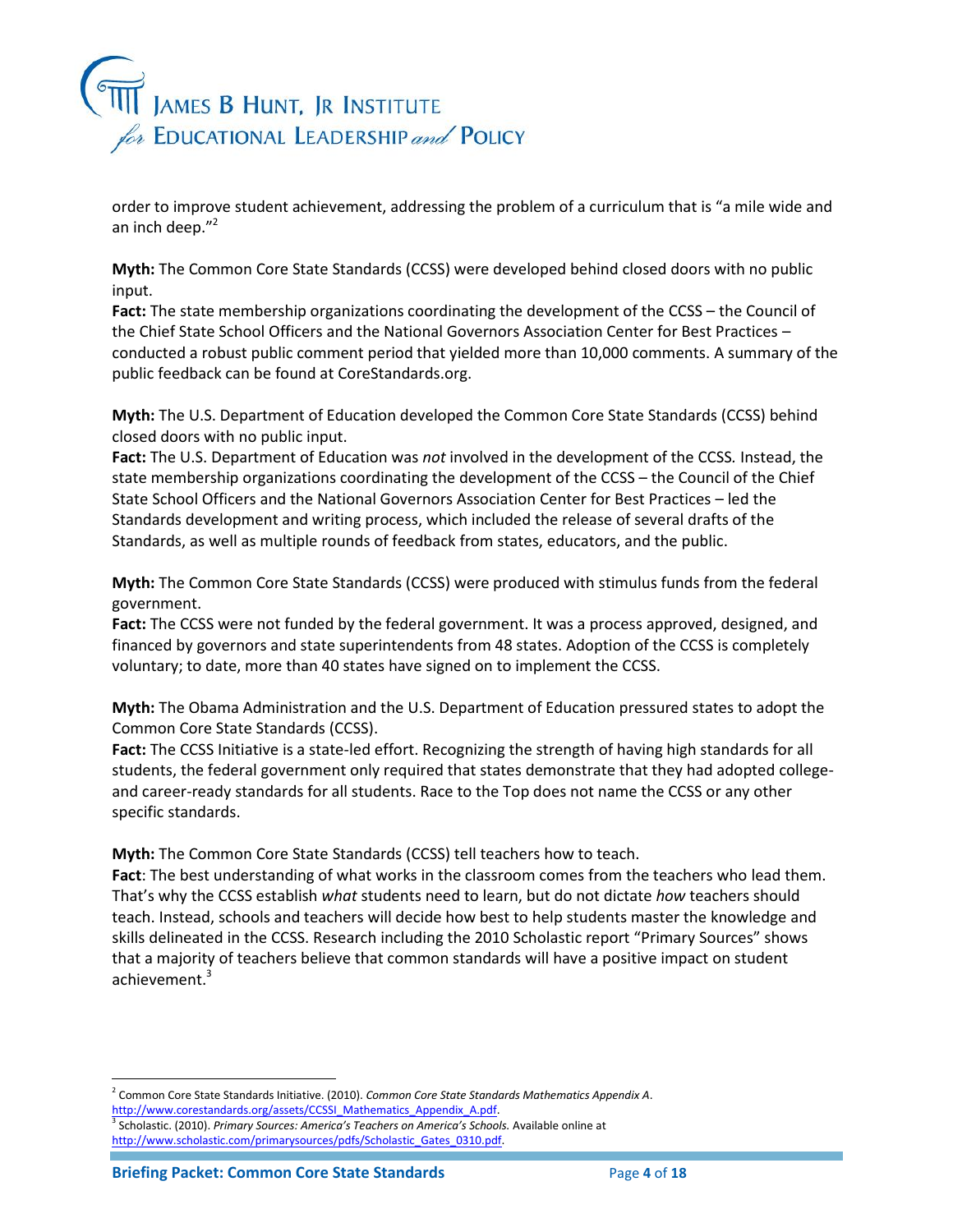

**Myth:** Implementing the Common Core State Standards (CCSS) will be too costly for states. **Fact:** In addition to ensuring young people graduate with the skills and knowledge they need today, consistent English Language Arts and Mathematics Standards shared by states offer an unprecedented opportunity to pool expertise and resources.

Every state currently spends time and money creating, revising, and implementing standards on its own. By working together, states won't have to duplicate efforts, which will be more efficient. States that have adopted the CCSS will benefit from shared tools and practices, including professional development designed to support teaching of the CCSS, and formative/interim assessments that can immediately inform instructional decision-making. In addition, aligned instructional materials (vendor developed and open-source) will be available.

While states, districts, and schools will unquestionably benefit from the sharing of costs, teachers, parents, and students will finally have clear, consistent guidelines of what students are expected to learn, whether they live in Maine, California, or states in between.

**Myth:** The Common Core State Standards (CCSS) will not benefit teachers, students, or parents. **Fact:** The real beneficiaries of the CCSS are the teachers, parents, and students who will have a consistent, clear understanding of what teachers are expected to teach and what students are expected to learn.

This clear understanding will inform teacher preparation programs and provide teachers entering the profession the opportunity to learn specific teaching strategies mapped to standards that their students will need to master – whether they end up teaching in Maine or California. Once in the classroom, teachers will have the ability to share information and best practices with colleagues in other states as well as participate in professional development opportunities focused on ways to help all students meet and exceed the CCSS.

More consistent standards will permit greater opportunities to compare outcomes from district to district and state to state and will provide a clearer picture of how our students are faring in preparation for the global educational and business environment of the  $21<sup>st</sup>$  century. Research including the 2010 Scholastic report "Primary Sources" shows that a majority of teachers believe that common standards will have a positive impact on student achievement.<sup>4</sup>

The CCSS will also reduce some of the problems associated with student mobility as students will no longer lose time as they acclimate to new expectations when they move from one school, district, or state to another – something that is more common today than in the past. According to the Military Child Education Association, military children – who move, on average, three times more frequently than their civilian classmates – will greatly benefit from "…finally hav[ing] a common, high-quality reference point that delineates expectations across state lines and grade levels." Over 80 percent of the approximately 1.5 million military-connected school-aged children attend public school within the United States.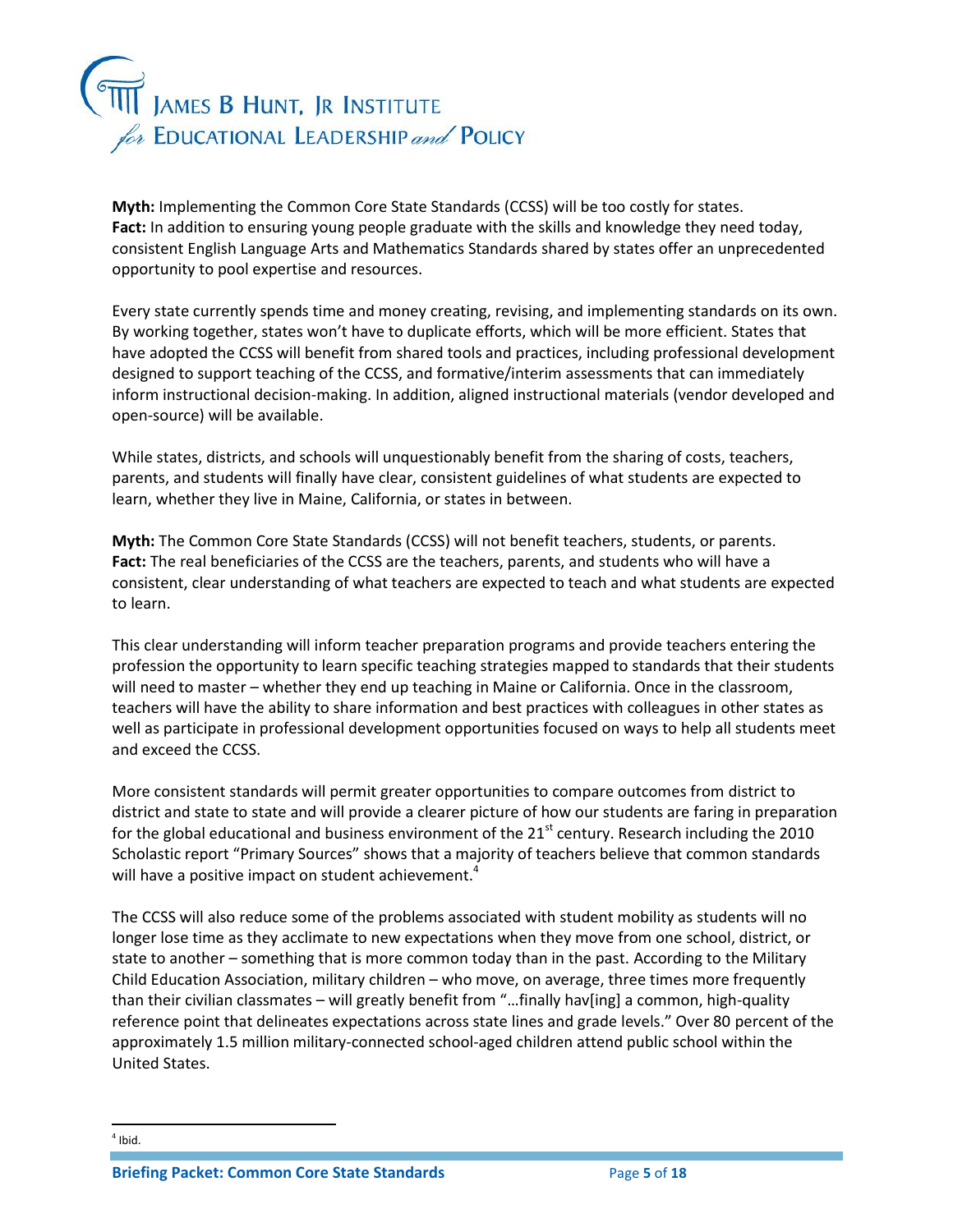

**Myth:** The Common Core State Standards (CCSS) will be implemented through NCLB – signifying the federal government will be leading them.

**Fact:** The CCSS were developed through a state-led effort that is not part of No Child Left Behind. Although states collectively created the CCSS, each state made its own individual decision on adoption of the CCSS.

**Myth**: The Common Core State Standards (CCSS) amount to a national curriculum for our schools. **Fact**: The CCSS are not a curriculum. They are statements of the knowledge and skills that students need to master in order to be prepared for college or the workforce. Teachers and administrators, including principals and superintendents, will decide *how* the standards are to be taught and will establish the curriculum, just as they currently do. Teachers will continue to create lesson plans and tailor instruction to the needs of the students in their classrooms. States are currently in the process of implementing their new standards and are developing programs and materials that suit their unique needs.

**Myth:** The U.S. Department of Education will control any future revisions to the Common Core State Standards (CCSS).

**Fact:** The development of the CCSS was state-led and was coordinated by the Council of the Chief State School Officers and the National Governors Association Center for Best Practices. As with the initial development, future revisions to the CCSS will be discussed and decided upon at the state level.

**Myth:** States adopting the Common Core State Standards (CCSS) will not witness any improvement in the current level of students needing to take remedial courses in post-secondary work. **Fact:** Unfortunately, young people – even in high-performing states – are graduating and passing all the required tests, and *still* require remediation in their postsecondary work. The CCSS were specifically designed to prepare young people for college and career success. It may take a few years, but students with a high school diploma from participating states will be ready for workforce training programs and to take entry-level, credit-bearing college courses.

The development, adoption, and implementation of the CCSS have shown an unprecedented level of coordination between K-12 and higher education systems. Students will know, while still in high school, whether or not they have the skills required to take entry-level general education college courses without needing remediation.

According to a 2006 report, almost one-third of entering freshman at four-year and community colleges enroll in at least one remedial course. Every year, approximately \$1.4 billion is spent providing remedial education.<sup>5</sup> For students, there are cost savings achieved with respect to "opportunity costs"– school loans for years spent in remedial coursework while not building college credit, dropping out of college due to frustration, time lost, and more. When the need for remedial course work is reduced, higher education institutions will yield a cost savings (course and faculty costs) while also providing a shorter path to completion for students.

 $\overline{a}$ 

<sup>&</sup>lt;sup>5</sup> Alliance for Excellent Education. (2006). *Paying Double: Inadequate High Schools and Community College Remediation*. Available online at [http://www.all4ed.org/files/archive/publications/remediation.pdf.](http://www.all4ed.org/files/archive/publications/remediation.pdf)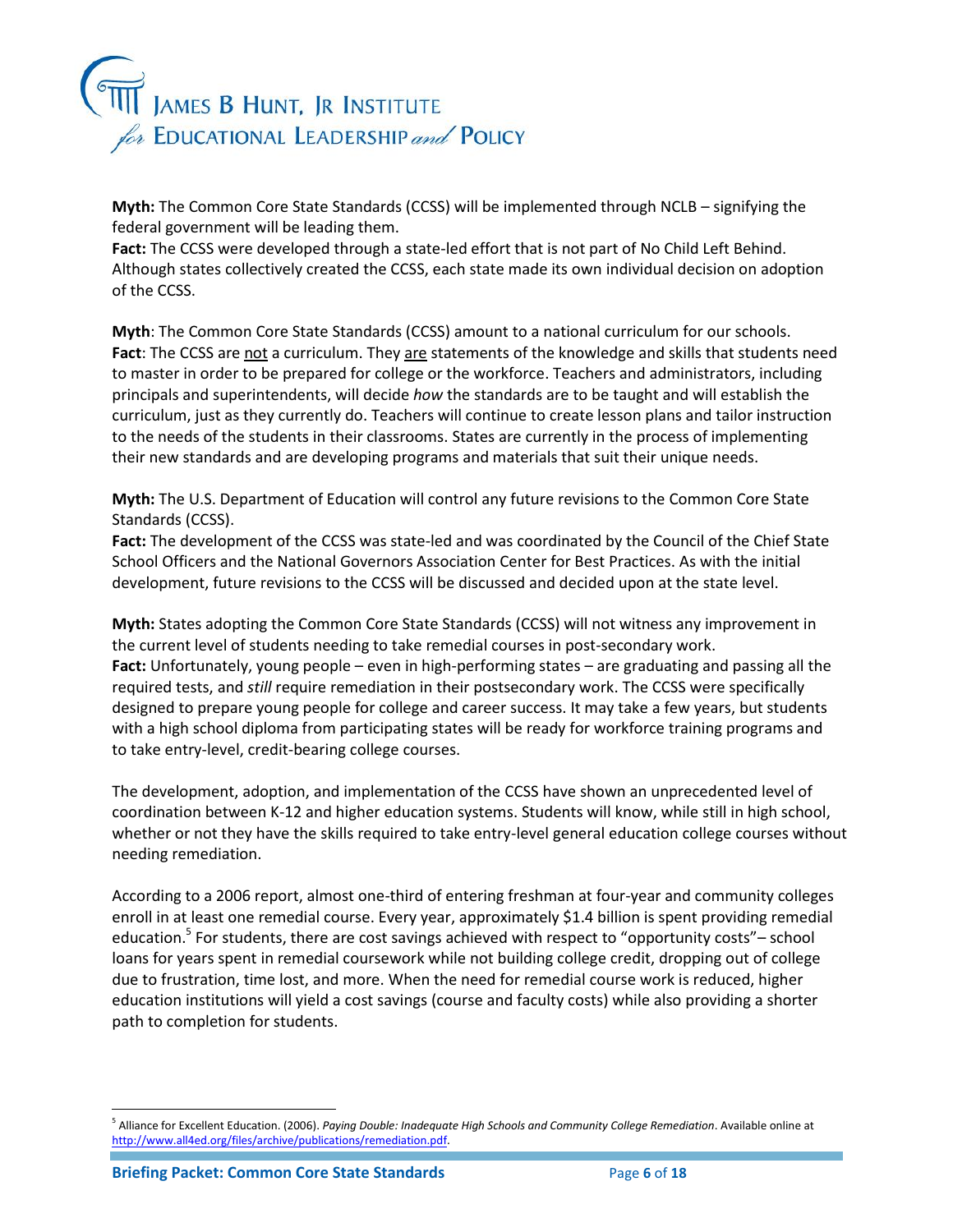

**Myth:** The federal government is creating a national test that all students will be required to take. **Fact:** The federal government is not developing a national test. The federal government has provided funding to two coalitions of states, and 44 states and the District of Columbia are participating in at least one. The two coalitions are The SMARTER Balanced Assessment Consortium (SBAC) and the Partnership for the Assessment of Readiness for College and Careers (PARCC or Partnership).

Both consortia are developing systems that will include summative tests in addition to formative assessments. By working together, states can spend more on development than they could alone because they are sharing costs. Having formative tasks that are closely aligned to CCSS will provide teachers and administrators opportunities to monitor student progress throughout the school year, and results can be used to modify instruction where needed and/or to tailor instruction to meet individual student needs.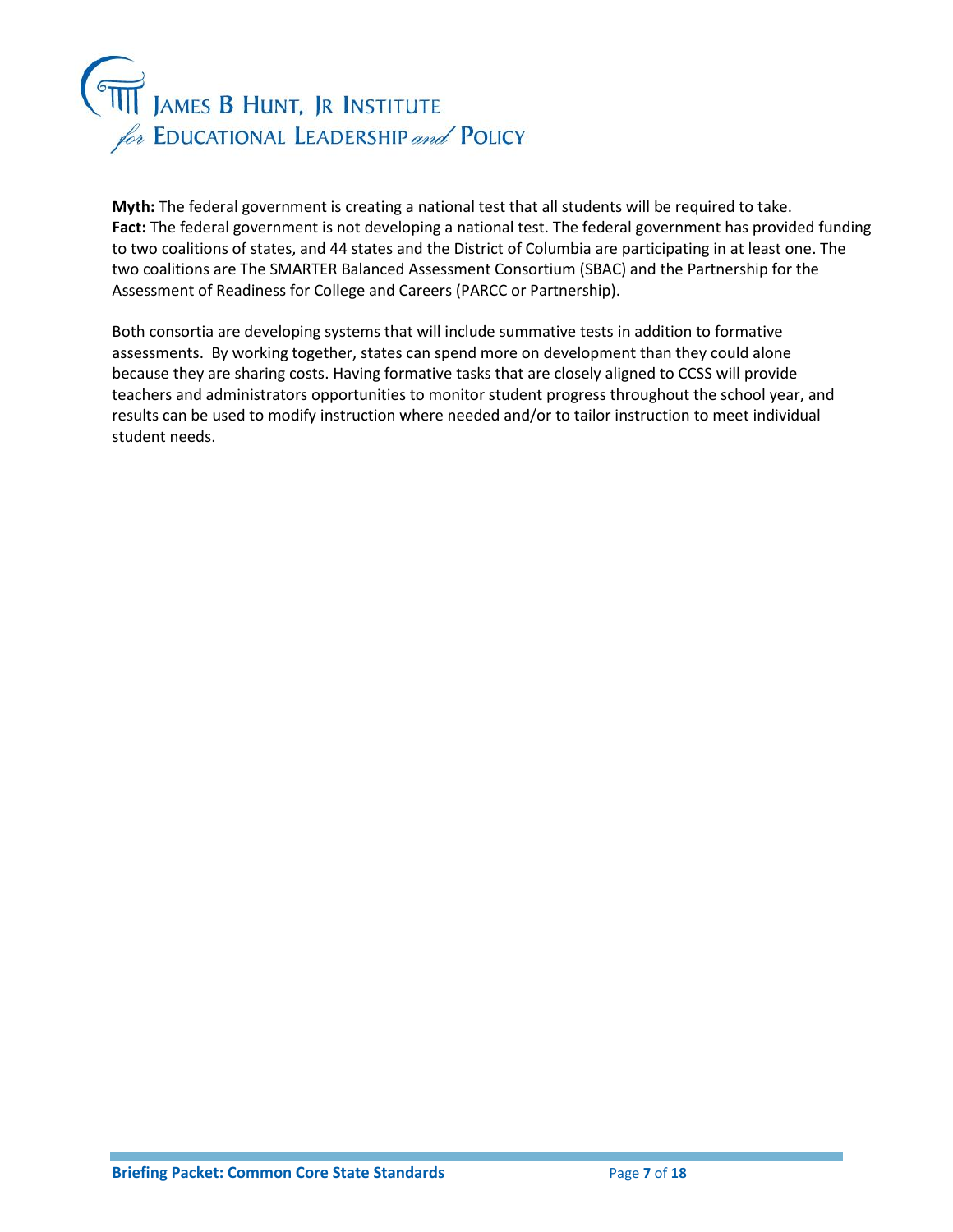

# **Content Brief: English Language Arts and Literacy in History/Social Studies & Science**

The Common Core State Standards (CCSS) advance the best elements of standards-related work to date. The English Language Arts Standards (ELA Standards) articulate a clear progression of learning from kindergarten to  $12<sup>th</sup>$  grade. They illustrate a vision for student literacy across subject areas that applies to reading, writing, speaking, and listening. This breakthrough resource is designed to help teachers better understand how instructional efforts at each grade level contribute to college and career readiness.

#### **Evidence Base**

The CCSS are based on a large body of evidence including scholarly research, surveys on what skills are required of students entering college and workforce training programs, assessment data identifying college- and career-ready performance, and comparisons to standards from high-performing states and nations. The ELA Standards also build on the firm foundation of the NAEP frameworks in Reading and Writing, which similarly draw on an extensive body of scholarly research and evidence.

#### **Responding to the Evidence Base**

- *Clear focus on college and career readiness*. A particular standard was included only when the best available evidence indicated that its mastery was essential for students to be college- and careerready in a 21<sup>st</sup> century, globally competitive society. As new and better evidence emerges, the ELA Standards will be revised accordingly. By focusing on the most essential elements of college and career success, teachers and students will spend their time and efforts on the skills required to achieve long-term success.
- *Greater focus on text complexity*. There is clear evidence that the texts students are reading today are not of sufficient complexity and rigor to prepare them for the reading demands of college and careers. The ELA Standards devote as much attention to the complexity of what students are reading as to how well students read them. As students advance through the grades, they must develop more sophisticated comprehension skills and apply them to increasingly complex texts.
- *Shared responsibility for students' literacy development.* Most college and career reading consists of sophisticated informational text in a variety of content areas. The ELA Standards include a significant focus on informational text in grades 6-12, and a special section designed for history/social studies and science teachers to supplement the content of the CCSS in their respective disciplines. This focus is in addition to, not in place of, literary texts.
- *A focus on writing to argue or explain in the later grades.* The ELA Standards include developing student writing skills in three areas: argument, information/explanation, and narrative. As students progress toward high-school-level work, the emphasis on writing shifts to focus overwhelmingly on writing to argue, inform, and explain by using evidence from sources (which corresponds to the NAEP's shift in emphasis).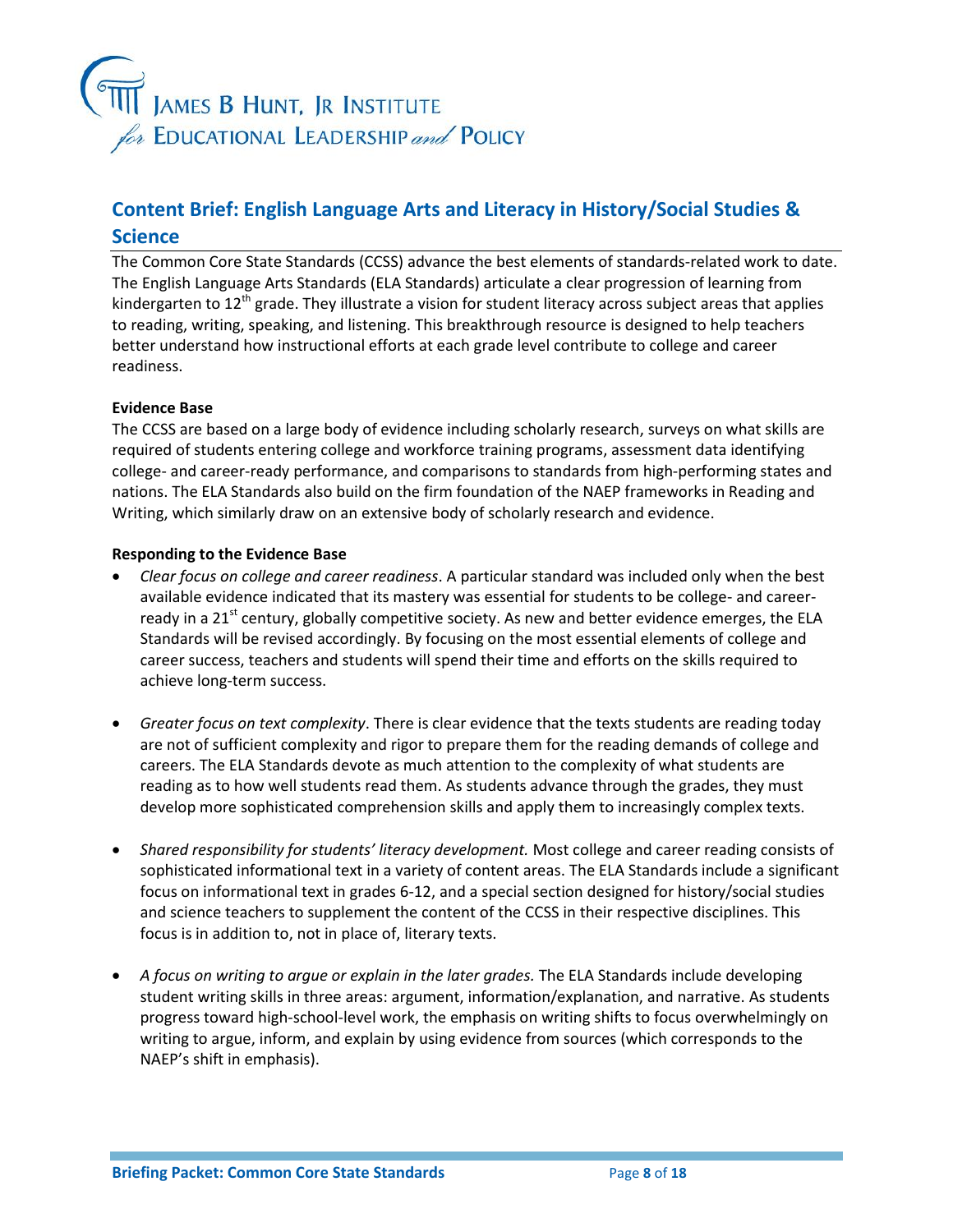

- *Research and media skills integrated into the CCSS as a whole.* In college and the workforce, students will need to research information and will also consume and produce media. As media is embedded into elements of current curriculum, it is also embedded throughout the CCSS rather than being treated as a separate section. Students are expected to research and utilize media in *all*  content areas.
- *Recognition that both content* and *skills are important.* The ELA Standards require certain critical content for all students, including classic myths and stories from around the world, America's founding documents, foundational American literature, and Shakespeare. Appropriately, the remaining crucial decisions about what content should be taught are left to state and local determination. In addition to content coverage, the ELA Standards require that students systematically acquire knowledge in literature and other disciplines through reading, writing, speaking, and listening.

#### **Support for Teacher Understanding and Innovation**

The ELA Standards use individual grade levels in grades K-8, then two-year grade bands in grades 9-12 (9-10 and 11-12) to allow schools, districts, and states greater flexibility in high school course design.

The ELA Standards demonstrate to teachers how each element connects with the grades preceding and following, and ultimately the connection to college and career readiness.

The ELA Standards are supported by three appendices which provide extensive information on the research supporting key elements of the CCSS, examples of texts to illustrate appropriate range of reading for various grade levels, and annotated writing samples to demonstrate adequate performance. These appendices help educators better understand the content and deliver instruction more closely aligned to the CCSS.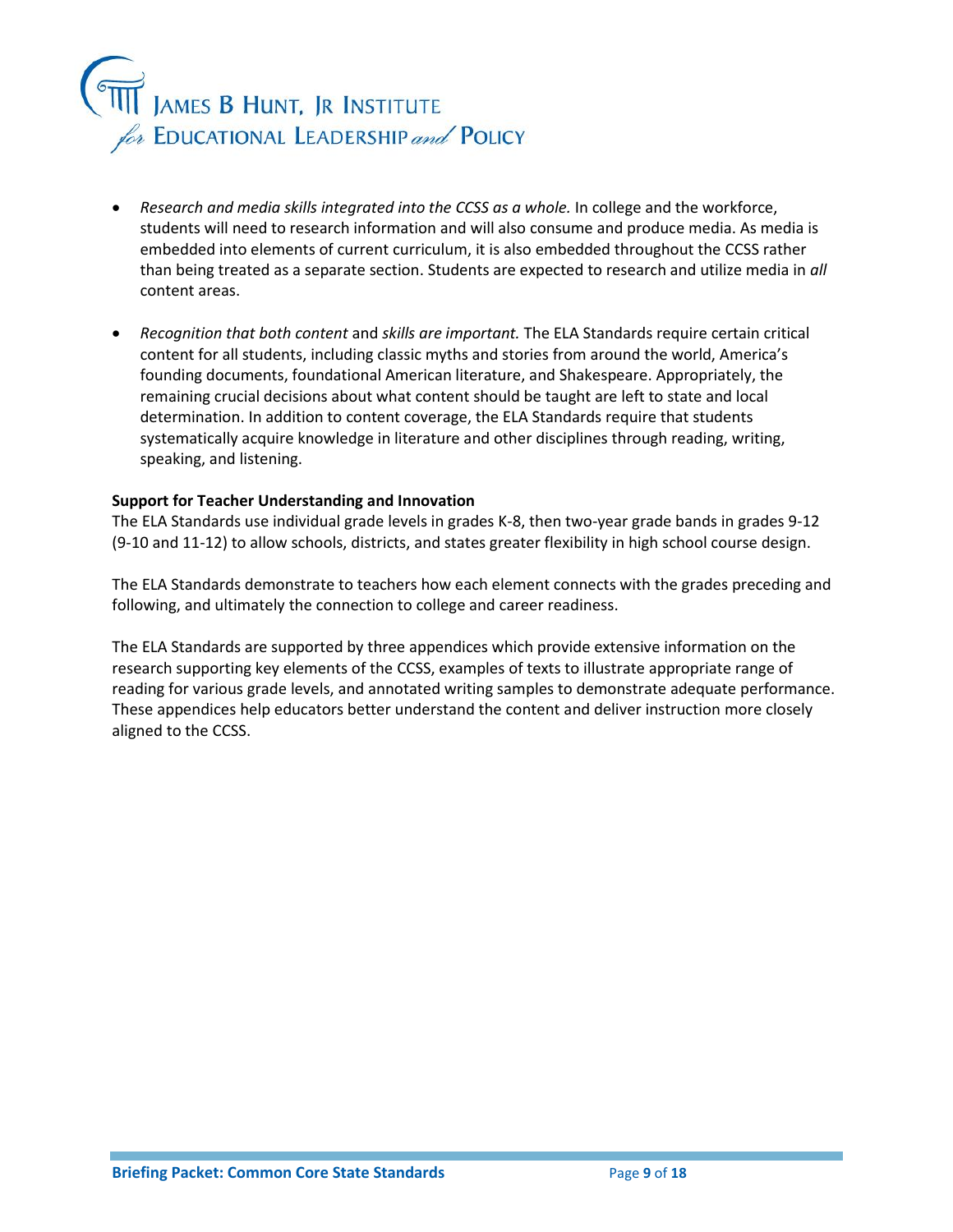

# **Myths and Facts: English Language Arts and Literacy in History/Social Studies & Science**

**Myth**: The English Language Arts Standards (ELA Standards) suggest teaching "Grapes of Wrath" to second-graders.

Fact: The ELA Standards suggest "Grapes of Wrath" as a text that would be appropriate for 9<sup>th</sup>- or 10<sup>th</sup>grade readers. Evidence shows that the complexity of texts students are reading today does not match what is demanded in college and the workplace, resulting in a gap between what high school students can do and what they need to be able to do. The ELA Standards create a staircase of increasing text complexity, so that students are expected to both develop their skills and apply them to more and more complex texts. Appendix B provides grade level examples of literature and informational texts to inform decision-making regarding appropriate text complexity.

**Myth**: The English Language Arts Standards (ELA Standards) are just vague descriptions of skills; they don't include a reading list or any other similar reference to content.

**Fact**: The ELA Standards do include sample texts that demonstrate the level of text complexity appropriate for the grade level and compatible with the learning demands set out in the ELA Standards. The exemplars of high quality texts at each grade level provide a rich set of possibilities and have been very well received by educators. This provides teachers with the flexibility to make their own decisions about what texts to use, while providing an excellent reference point when selecting their texts.

**Myth:** English teachers will be asked to teach science and social studies reading materials. **Fact:** The English Language Arts Standards continue the traditional role of the English teacher to teach their students literature, as well as literary non-fiction. However, because college and career readiness overwhelmingly focuses on complex texts outside of literature, these standards also ensure students are prepared to read, write, and research across the curriculum, including in history, social studies, and science. These goals can be achieved by ensuring that teachers in other disciplines also focus on reading and writing to build knowledge and skills within their subject areas.

**Myth:** The English Language Arts Standards (ELA Standards) don't have enough emphasis on fiction/literature.

**Fact:** The ELA Standards include a balance between fiction/literature and non-

fiction/biography/informational texts. This balance is intended to ensure that students develop literacy skills in other content areas.

In the elementary grades, teachers can utilize science and social studies lessons to develop literacy skills and build students' background knowledge, which research shows improves their success in later years. In secondary classrooms, this means teachers in subjects other than ELA address these skills within their content areas and the responsibility for literacy skill development is shared among all teachers. High school English teachers will continue to teach literature and non-fiction in accordance with the demand for increasing text complexity. Examples of appropriate texts for each grade level and categories of fiction/literature and non-fiction/informational texts are found in Appendix B to the ELA Standards.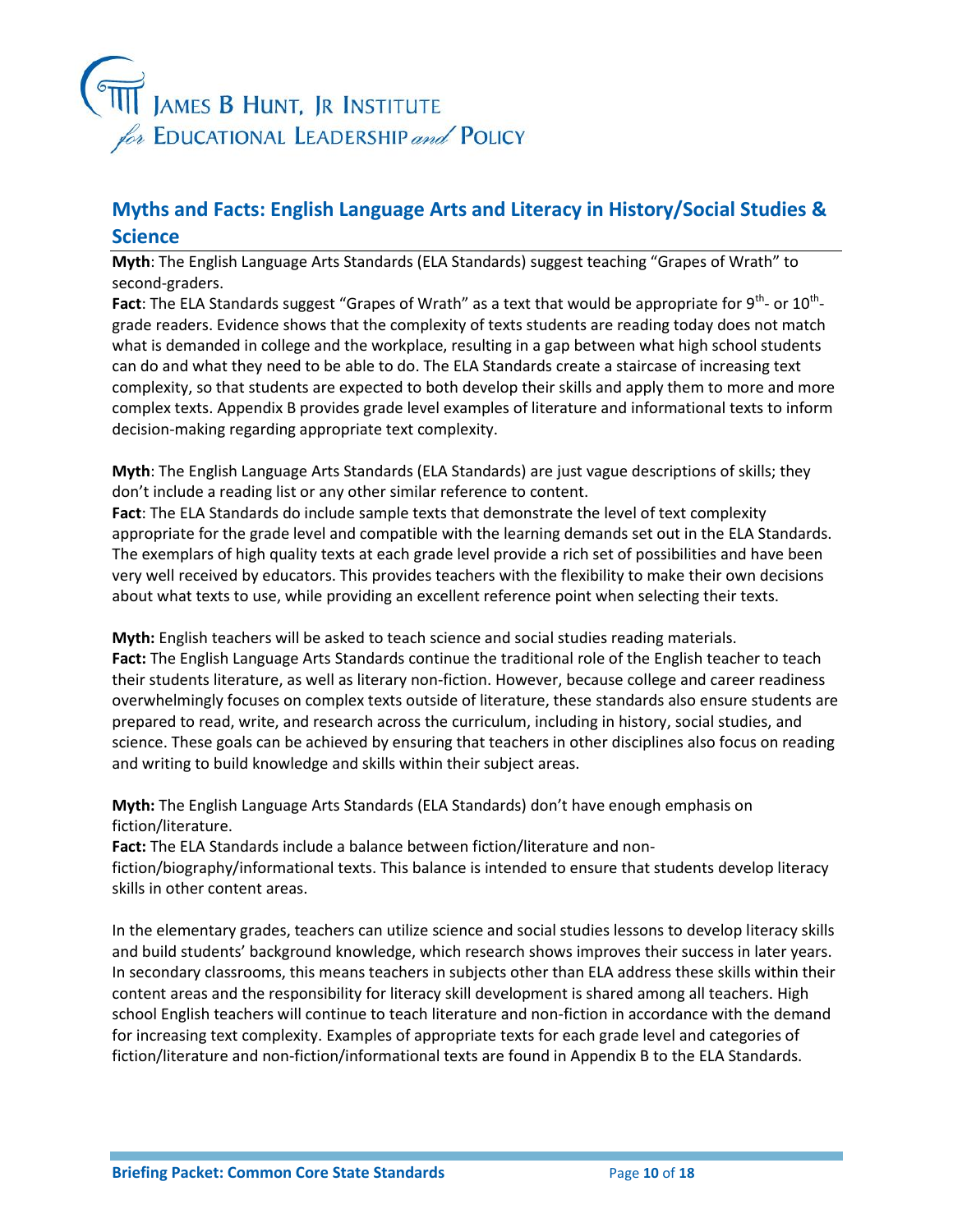

## **Content Brief: Mathematics**

The Mathematics Standards (Math Standards) are a breakthrough in focus and coherence. The Math Standards articulate a progression of learning that deepens a student's ability to understand and use mathematics. The Math Standards concentrate on core conceptual understanding and procedures starting in the early grades, enabling teachers to take the time needed to teach core concepts and procedures well – and to give students the opportunity to really master them.

#### **Evidence Base**

The Math Standards are informed by a large body of evidence, including scholarly research, surveys on what skills are required of students entering college and workforce training programs, assessment data identifying college- and career-ready performance, and comparisons to standards from high-performing states and nations. Notable in the research base are conclusions from the Trends in International Mathematics and Science Study (TIMSS) and from other studies of high-performing countries that the traditional U.S. mathematics curriculum must become substantially more coherent and focused in order to improve student achievement. The Math Standards address the problem of a curriculum that is "a mile wide and an inch deep" – a problem that has plagued many states for years.

#### **Responding to the Evidence Base**

- *Focus as seen in high-performing countries.* In current practice, many teachers must rush through material in an effort to cover a broad swath of topics at every grade. As a result, students learn enough to get by on the next test, but do not engage in deep learning or understanding. Teachers must then spend significant time reviewing concepts again the following year. The Math Standards focus on critical elements for future learning and application, giving students enough time to develop the procedural fluency and conceptual understanding that are needed to truly master mathematical concepts. By limiting the topics expected to be addressed in each grade, teachers will have more time to teach for understanding.
- *A solid foundation in whole numbers, addition, subtraction, multiplication, division, fractions, and decimals*. Taken together, these elements support a student's ability to learn and apply more demanding math concepts and procedures that follow in the upper grades. The Math Standards devote attention to these building blocks, aligning with practices of high-performing countries and the recommendations of our own National Research Council's Early Math Panel report. For example, kindergarten expectations are focused on the *number core*: learning how numbers correspond to quantities, and learning how to put numbers together and take them apart, which lays the foundation for the addition and subtraction skills found in the first-grade Math Standards. This logical progression of concepts and skills continues through  $8^{\text{th}}$  grade.
- **•** Preparation for algebra in 8<sup>th</sup> grade. The Math Standards for middle school are robust and provide a coherent and rich preparation for high school mathematics. Students who have mastered the content and skills through  $7^{\text{th}}$  grade will be well-prepared for algebra in 8<sup>th</sup> grade, and the Math Standards accommodate a full algebra course in either  $8<sup>th</sup>$  or  $9<sup>th</sup>$  grade.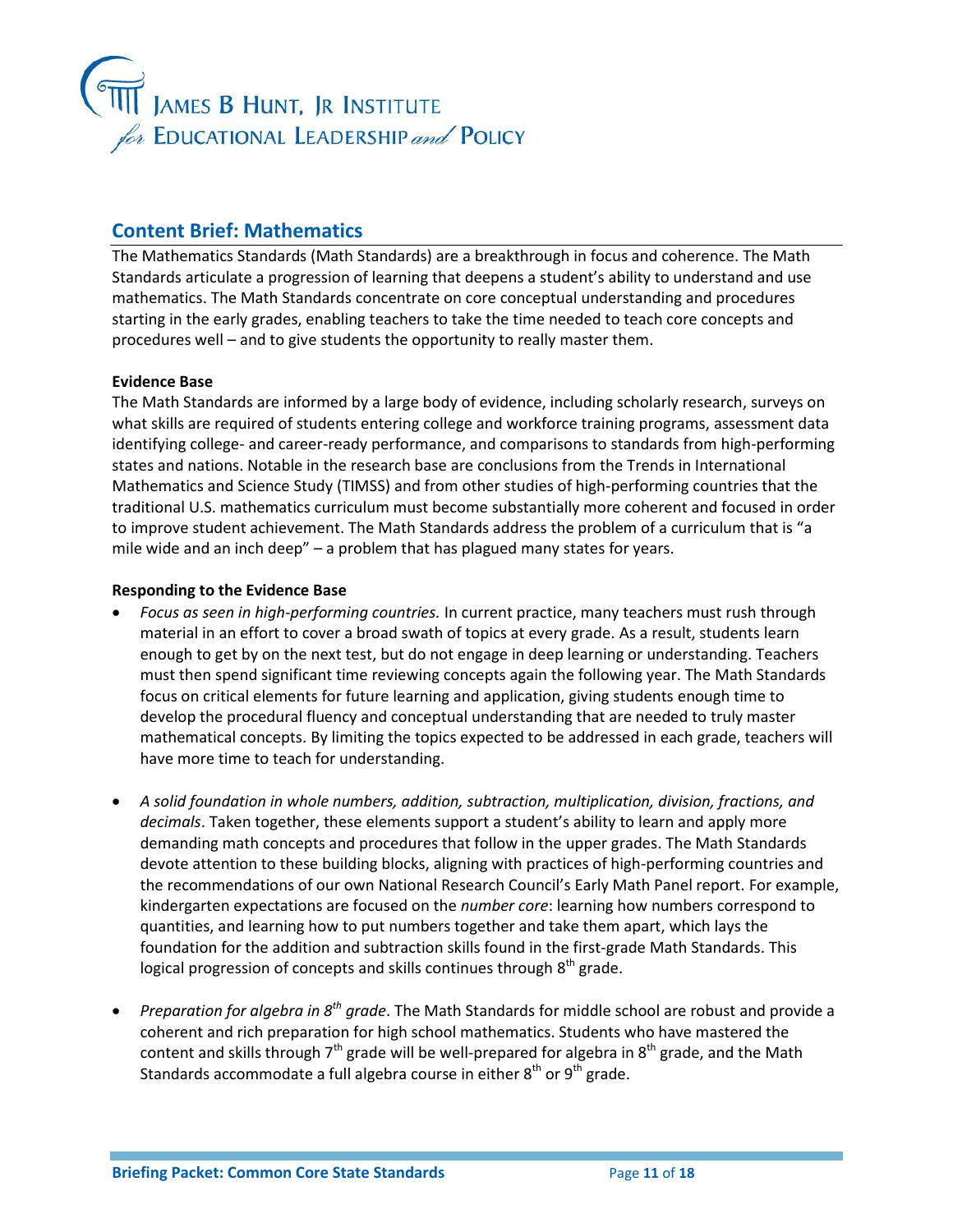

- *Application to the real world.* The middle and high school Math Standards call on students to practice applying mathematical ways of thinking to real-world issues and challenges; they prepare students to think and reason mathematically. The Math Standards set a rigorous definition of college and career readiness, not by piling topic upon topic, but by demanding that students develop a depth of understanding and ability to apply mathematics to novel situations, as college students and employees regularly do.
- *Emphasis on mathematical modeling*. The Math Standards require middle and high school students to use mathematics and statistics to analyze problems, understand them better, and improve decisions. As students choose and use appropriate strategies to solve problems, they develop a better sense of quantities and their relationships in physical, economic, public policy, social, and everyday situations. Students are encouraged to use technology in developing mathematical models, allowing them to vary assumptions, explore consequences, and compare predictions with data.

#### **Support for Teacher Understanding and Innovation**

The K-5 Math Standards provide *detailed guidance to teachers* on how to navigate their way through knotty topics such as fractions, negative numbers, and geometry, and do so by maintaining a continuous progression from grade to grade. These grade-by-grade progressions were informed by current best state standards, as well as by international models, education research, and the insights of professional mathematicians.

By drawing on the best lessons from high-performing countries, the Math Standards provide a *foundation for redesigning and refocusing the math curriculum* – and moving sharply away from the "mile wide and inch deep" approach.

The Math Standards ensure that students spend sufficient time mastering the building blocks of mathematical thinking in grades K-5, and allow middle and high school teachers to engage students in hands-on learning and real-world applications in geometry, algebra, probability, and statistics.

An extensive appendix has also been created to demonstrate optional pathways through either a traditional high school math course sequence or an integrated math course progression.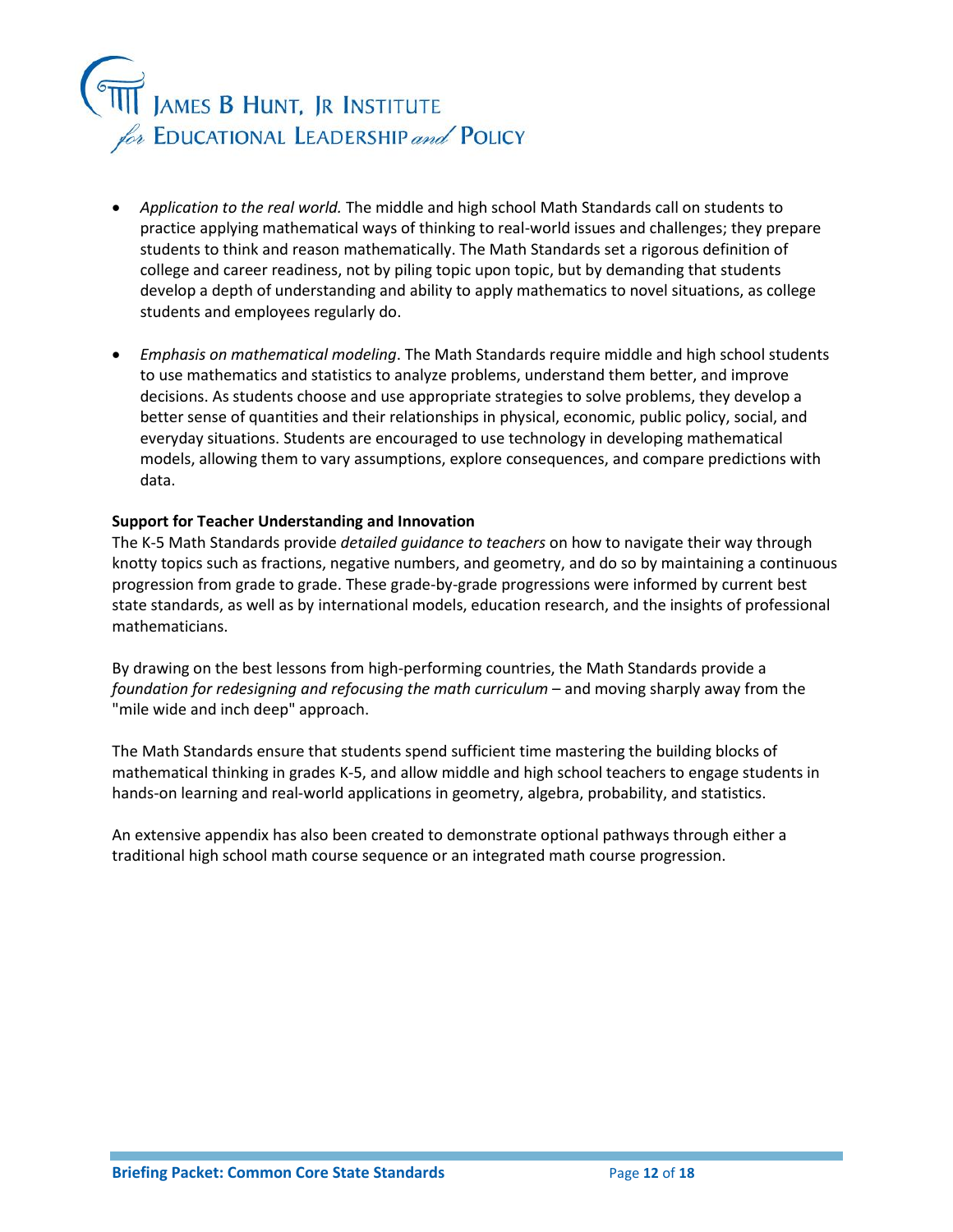

### **Myths and Facts: Mathematics**

**Myth**: The Mathematics Standards (Math Standards) do not prepare or require students to learn algebra in the  $8<sup>th</sup>$  grade, as current standards do in many states.

**Fact**: The Math Standards do accommodate and prepare students for algebra 1 in 8<sup>th</sup> grade, by including the prerequisites for this course in grades K-7. Students who master the K-7 material can move to algebra 1 in  $8<sup>th</sup>$  grade. At the same time, grade 8 standards are also included, which allow students to further develop pre-algebra skills and prepare for rigorous algebra. Both paths are available and allow states and local districts to determine course projections.

**Myth:** Key math topics are missing or appear in the wrong grade.

**Fact:** The mathematical progressions presented in the Math Standards are coherent and based on research and evidence. The Math Standards are informed by a large body of evidence, including scholarly research, surveys on what skills are required of students entering college and workforce training programs, assessment data identifying college- and career-ready performance, and comparisons to standards from high-performing states and nations.

As states implement the Math Standards, some topics may have to be moved up or down in the grade level sequence. This is unavoidable. What is important to keep in mind is that the progression in the Math Standards is mathematically coherent and leads to college and career readiness at an internationally competitive level. And by covering the same math content at each grade level, students who move from state to state won't be hampered by gaps in their math learning, streamlining their ability to get the most out of their education.

**Myth:** The Mathematics Standards (Math Standards) mandate that states use an integrated or blended approach to math.

**Fact:** The high school Math Standards identify the knowledge and skills students need to be prepared for postsecondary education programs including those leading to a technical credential or specialized certificate. The Math Standards are purposely *not* delineated by courses or grade level to leave to state and/or local determination how to craft high school courses using either a traditional high school math course sequence or a series of integrated math courses. Appendix A was developed and is provided specifically to assist states and/or local districts in how to use the Math Standards to accommodate their curricular models.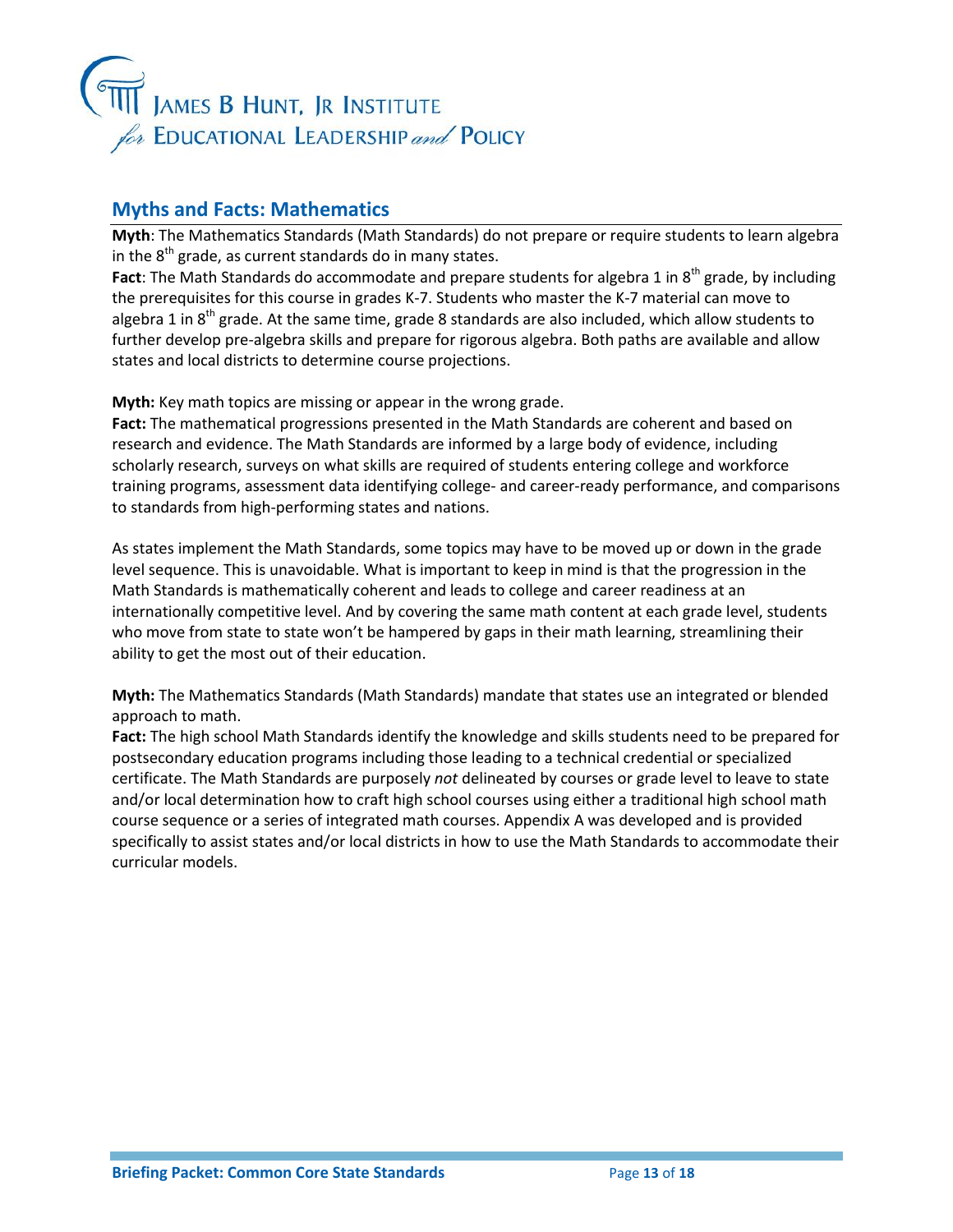

## *In Their Words* **– Quotes from leaders on Common Core State Standards**

#### **Governors/Legislators**

"Common education standards and assessments aligned to those standards are in the best interest of both Georgia and the nation. They will allow for an authentic, credible scoreboard that tells us how we are doing compared to students in other states." **- Former Georgia Governor Sonny Perdue**

"I support these Common Core State Standards because they provide clear, consistent guidelines for children across our nation. It is time that we ensure all students  $-$  no matter where they live  $-$  are learning the essential skills they need to succeed and that they are reaching the appropriate benchmarks for their grade. I am pleased to see this major state-led effort come into fruition. If we want our children and grandchildren to compete globally then as states we must set standards that ensure they acquire 21st century skill sets." **- U.S. Senator Joe Manchin III from West Virginia, Former Governor**

#### **State Education Leaders**

"Our nation's schools will ultimately be better because of this effort." **- Joe Morton, Alabama State Superintendent of Education**

"In Wyoming, our decision [to adopt] was not about Race to the Top. It was about what was good for Wyoming." **- Sandra Barton, Chairwoman of Wyoming Board of Education**

"It's a sea change. States themselves saw the need to come together and agree there's a common core of skills and abilities that students need to be successful." **- Susan Morrison, Illinois Deputy Superintendent of Education**

"These standards are just as rigorous, and in many cases more rigorous, than the standards we have, and they better prepare students for college and career readiness. More than anything, it's just so much better for the students." **- Valerie Harrison, South Carolina Deputy Superintendent of Education**

"[The standards] are high and they are rigorous. I don't have any doubt they will be a step forward for us as a state." **- Larry Shumway, Utah State Superintendent**

"These standards are aligned with college and career expectations, will ensure academic consistency throughout the state and across other states that adopt them, and have been benchmarked against international standards for high-performing countries." **- Tony Evers, State Superintendent of Public Instruction, Wisconsin**

"It only makes sense that we have some platform of expectations in terms of rigorous common standards in core subjects across this nation if we're going to be able to reasonably compare achievement, progress, and learning." **- Kay Persichitte, Dean, University of Wyoming College of Education**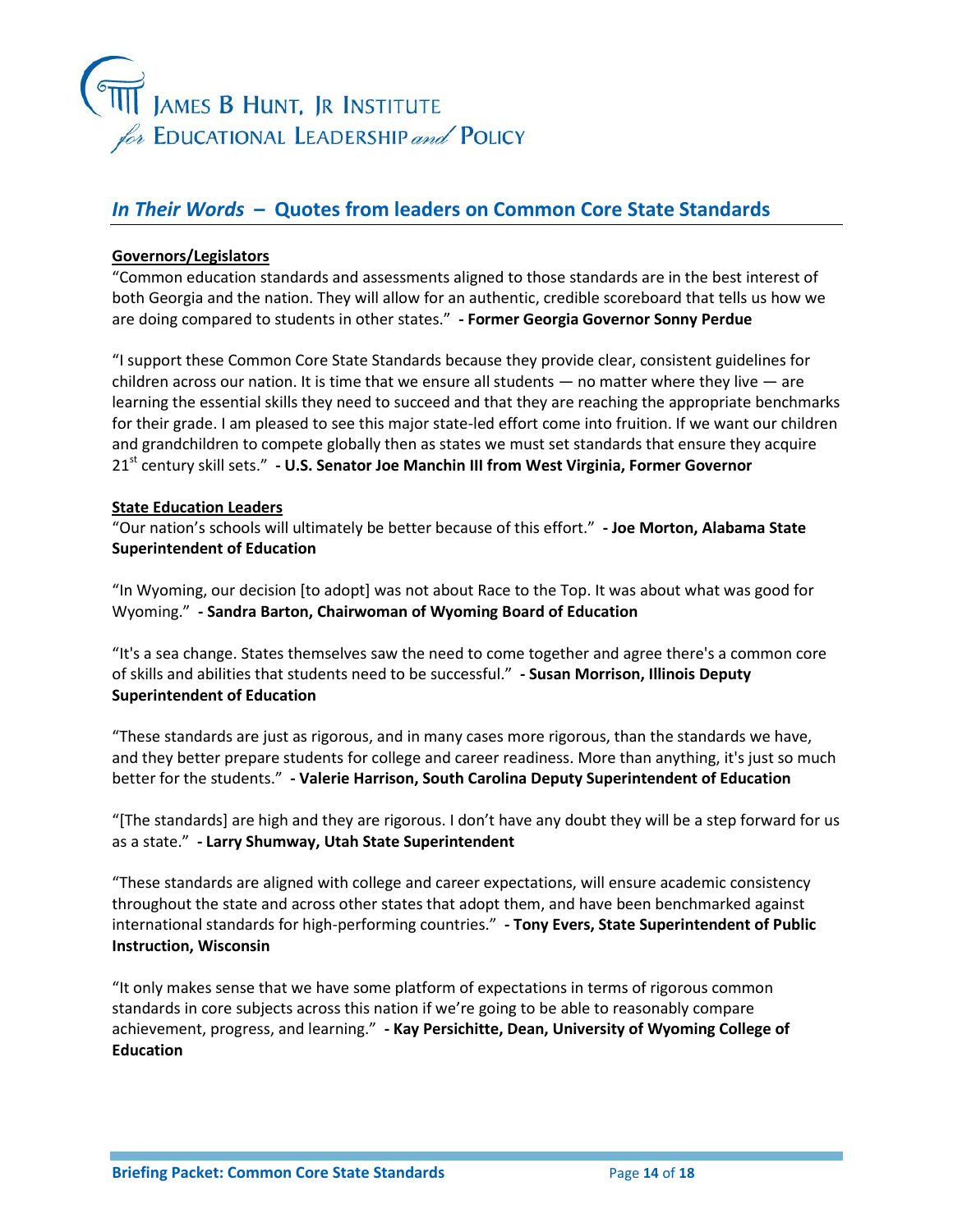

#### **Education Organizations**

"The CCSS provide the foundation for the development of more focused and coherent instructional materials and assessments that measure students' understanding of mathematical concepts and acquisition of fundamental reasoning habits, in addition to their fluency with skills. Most important, the CCSS will enable teachers and education leaders to focus on improving teaching and learning, which is critical to ensuring that all students have access to a high-quality mathematics program and the support that they need to be successful." **- Joint Statement by Mathematics Education Organizations**

"These standards are important for all students in this country because they will allow us to strive for a level of achievement competitive with students around the world." **- Dane Linn, Director of Education, National Governors Association Center for Best Practices**

"Many states have too many expectations in their academic standards that force teachers to cover too much in a superficial way. We said: 'Let's keep these very understandable and at a number that is manageable. Let's not put on teachers more requirements than they can deliver.'" **- Gene Wilhoit, Executive Director, Council of Chief State School Officers (CCSSO)**

"I'd say this is one of the most important events of the last several years in American education. Now we have the possibility that for the first time, states could come together around new standards and high school graduation requirements that are ambitious and coherent. This is a big deal." **- Checker E. Finn Jr., President, Fordham Foundation**

"These standards, fully implemented, will provide all students with a K-12 education that will give high school graduates a full range of options and opportunities to choose their path after high school. High expectations for all students that reflect the demands of the real world will open more doors for all, rather than just a few." **- Michael Cohen, President, Achieve**

"We've been supportive of common standards since they've been a thought. Our kids won't have a shot if we don't have them. They are the ones most likely to be left behind and be victims of low standards." **- Delia Pompa, Vice President for Education, National Council of La Raza**

"By its very design the process has sought to include the best ideas, the best practices, the most innovative practices and approaches … so that at the end of the day the idea is that kids of all colors … are having access to the best kinds of practices." **- Michael Wotorson, Executive Director, Campaign for High School Equity**

"The release of the Common Core Standards will help guarantee that the same high standards and opportunities for achievement are expected of every student in all parts of the country for the first time. When every child is able to compete on a level playing field, the chance for every child to succeed is inherently elevated. The National Association of State Boards of Education looks forward to assisting state boards as they move toward that goal." **- Brenda Welburn, Executive Director, National Association of State Boards of Education (NASBE)**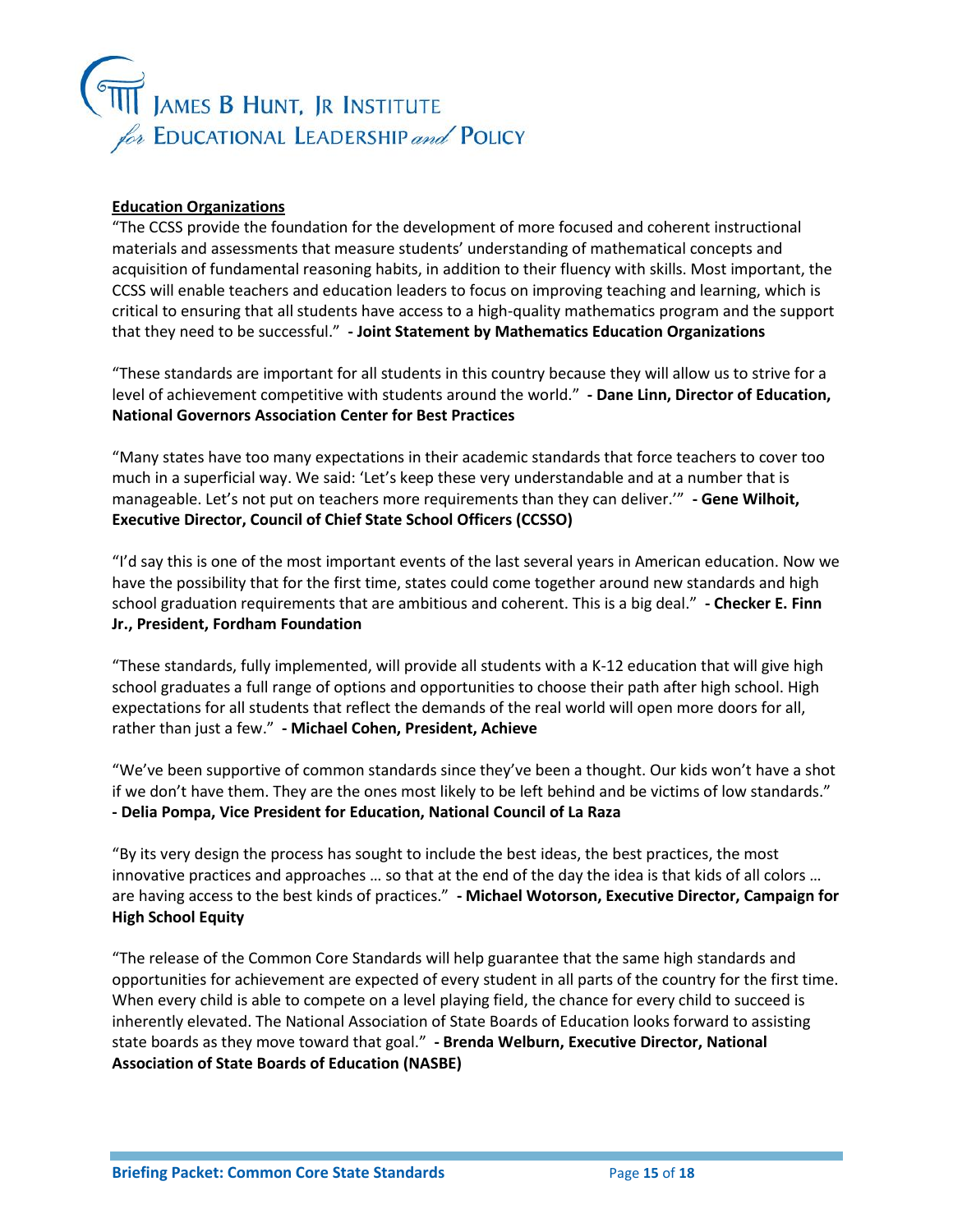

#### **Teachers and Teacher Organizations**

"Speaking as an experienced middle school teacher and New Hampshire's current teacher of the year, I fully support New Hampshire's decision last year to adopt new education standards. They are rigorous and applicable to the real world. Once mastered, they will ensure that New Hampshire's young people have the skills and knowledge they need to succeed in college or their career — here in New Hampshire or across the globe." **- Angie Miller, Language Arts Teacher and New Hampshire Teacher of the Year**

"It's not that the standards in Wisconsin are so bad, it's just that there are so many of them. These are more user-friendly." **- Leah Lechleiter-Luke, Spanish Teacher and Wisconsin Teacher of the Year**

"The new content standards give students something to progress forward with each year; not more of the same with a different story or writing assignment. By eliminating the guesswork, particularly for new teachers, I think we will get happier students who see a purpose in what they are learning." **- Meekah Hopkins, English teacher, Dulaney High School in Baltimore County, Maryland**

"Once the states adopt this, that's when the preparation really begins to take this from 'should' to 'will.' If it looks like we're unabashed supporters, it's because we are, to make sure our country's better days are in the future and not in the past." **- Randi Weingarten, President, American Federation of Teachers**

"The attentiveness of CCSSI leaders to the ideas of teachers provides real classroom grounding for the learning progressions and ideas in the standards." **- Dennis Van Roekel, President, National Education Association**

"The standards form a solid foundation for the high quality education systems that states must build. If states adopt the standards and align their curriculum, assessments and professional development to the new standards, many more of their students will graduate with the skills they need to succeed in college or a career." **- Charles J. Saylors, President, National Parent Teacher Association (PTA)**

"They will help create some really exciting lessons that will help the students grasp that concept and actually put it somewhere in their brain that they can remember it forever instead of just for that particular class." **- Sharron Oxendine, President, Kentucky Education Association**

#### **Business Leaders**

"The more states that adopt these college and career based standards, the closer we will be to sharing innovation across state borders and becoming more competitive as a country." **- Bill Gates, The Bill & Melinda Gates Foundation**

"As a former CEO of a Fortune 500 company, I know that common education standards are essential for producing the educated work force America needs to remain globally competitive. Good standards alone are not enough, but without them decisions about such things as curricula, instructional materials and tests are haphazard. It is no wonder that educational quality varies so widely among states. State education standards evolve over time, and the Common Core State Standards Initiative is an important step forward." **- Craig Barrett, Former CEO and Chairman of the Board, Intel Corporation**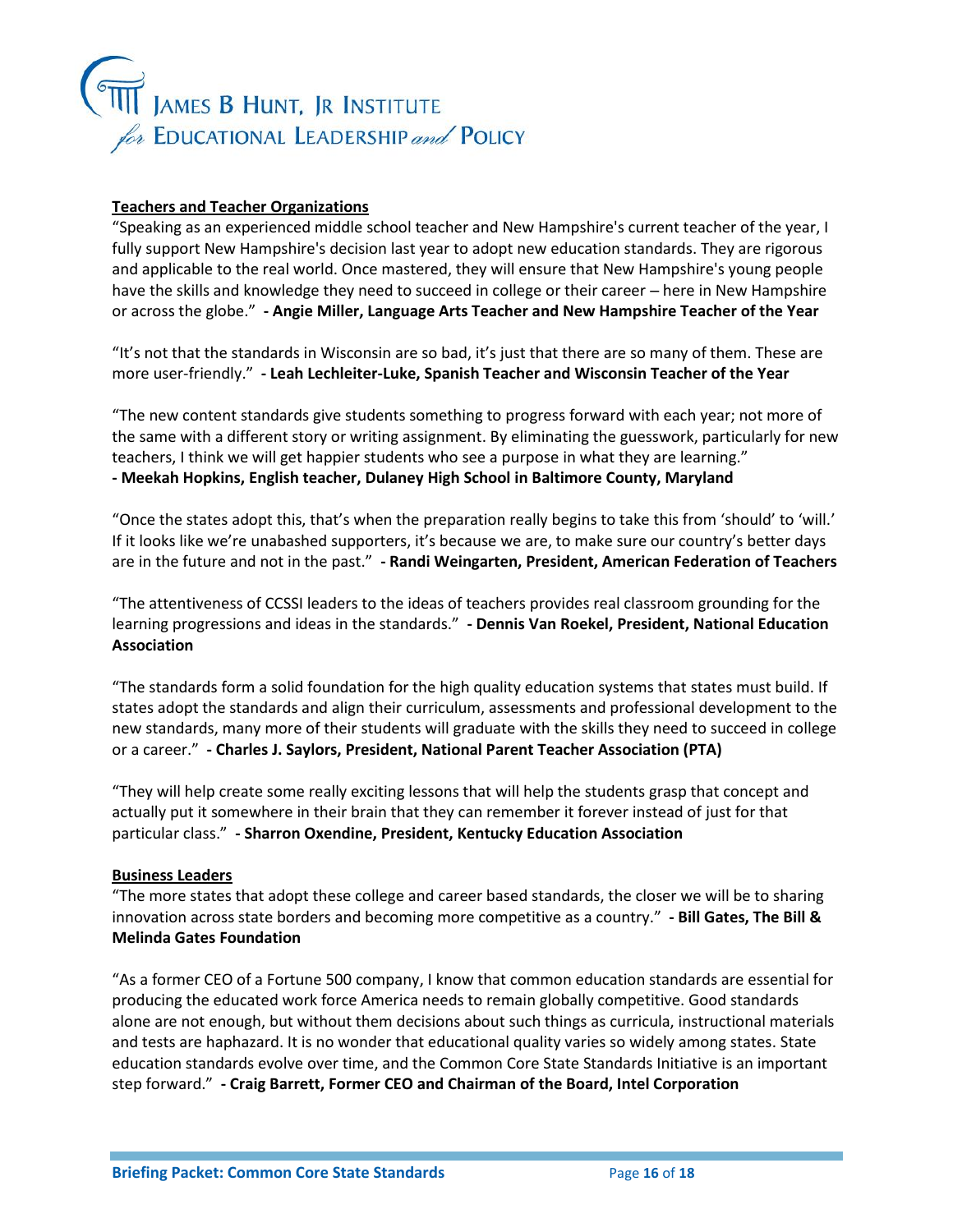# )<br>"James B Hunt, Jr Institute for EDUCATIONAL LEADERSHIP and POLICY

"State Farm is pleased to support the Common Core State Standards Initiative. State-by-state adoption of these standards is an important step towards maintaining our country's competitive edge. With a skilled and prepared workforce, the business community will be better prepared to face the challenges of the international marketplace." **- Edward B. Rust Jr., Chairman and CEO, State Farm Insurance Companies**

"The Massachusetts business community supports Common Core State Standards Initiative (CCSSI) standards because we have seen that our children – although they score high in national standardized tests – too often arrive in colleges and workplaces unprepared for success. One-third of students at our public colleges need remedial instruction before they are ready for coursework that earns credits. Three-quarters of students entering most community colleges don't graduate within three years. Half of Massachusetts high school students score below proficiency level on the National Assessment of Educational Progress test." **- Jack Dill, President and CEO of Colebrook Realty Services, Inc. in Springfield (MA), and David Southworth, CEO of Southworth Company in Agawam (MA) (***Both are members of the Massachusetts Business Alliance for Education Advisory Council)*

"I think if implemented correctly and quickly, [the Common Core State Standards] could be the standard that businesses use to relocate. If they are moving from one state to the next, and a state isn't involved in it or hasn't adopted to a certain level, I think that's going to be a key criteria. Because as they move employees, the first question those employees are going to ask is what education system is there for my children. It's a very personal decision as businesses move around the United States." **- Steve Rohleder, Group Chief Executive, Health & Public Service Operating Group, Accenture**

"We believe that the Common Core State Standards Initiative, led by the National Governors Association Center for Best Practices and Council of Chief State School Officers, has produced K-12 standards in the foundational subjects of math and English that meet the business community's expectations: they are college- and career-ready, grounded in evidence and internationally-benchmarked. We, the undersigned companies and organizations, support the adoption of the Common Core State Standards by the states." - **Letter signed by 60 business organizations, including Boeing, IBM Corporation, etc.** [http://corestandards.org/assets/k12\\_statements/Business\\_Endorsement\\_Letter\\_on\\_CCSS.pdf](http://corestandards.org/assets/k12_statements/Business_Endorsement_Letter_on_CCSS.pdf)

"The K-12 standards work recognizes that students in the United States are now competing in an international environment and will need to meet international benchmarks to remain relevant in today's workplace. We are pleased that both college *and* career readiness have been considered as the standards were developed and view this work as foundational in the effort to address the full range of academic, employability and technical skills that students need to be successful. ACTE looks forward to working with NGA, CCSSO and states as the K-12 standards are implemented." **- Janet B. Bray, CAE, Executive Director, Association for Career and Technical Education**